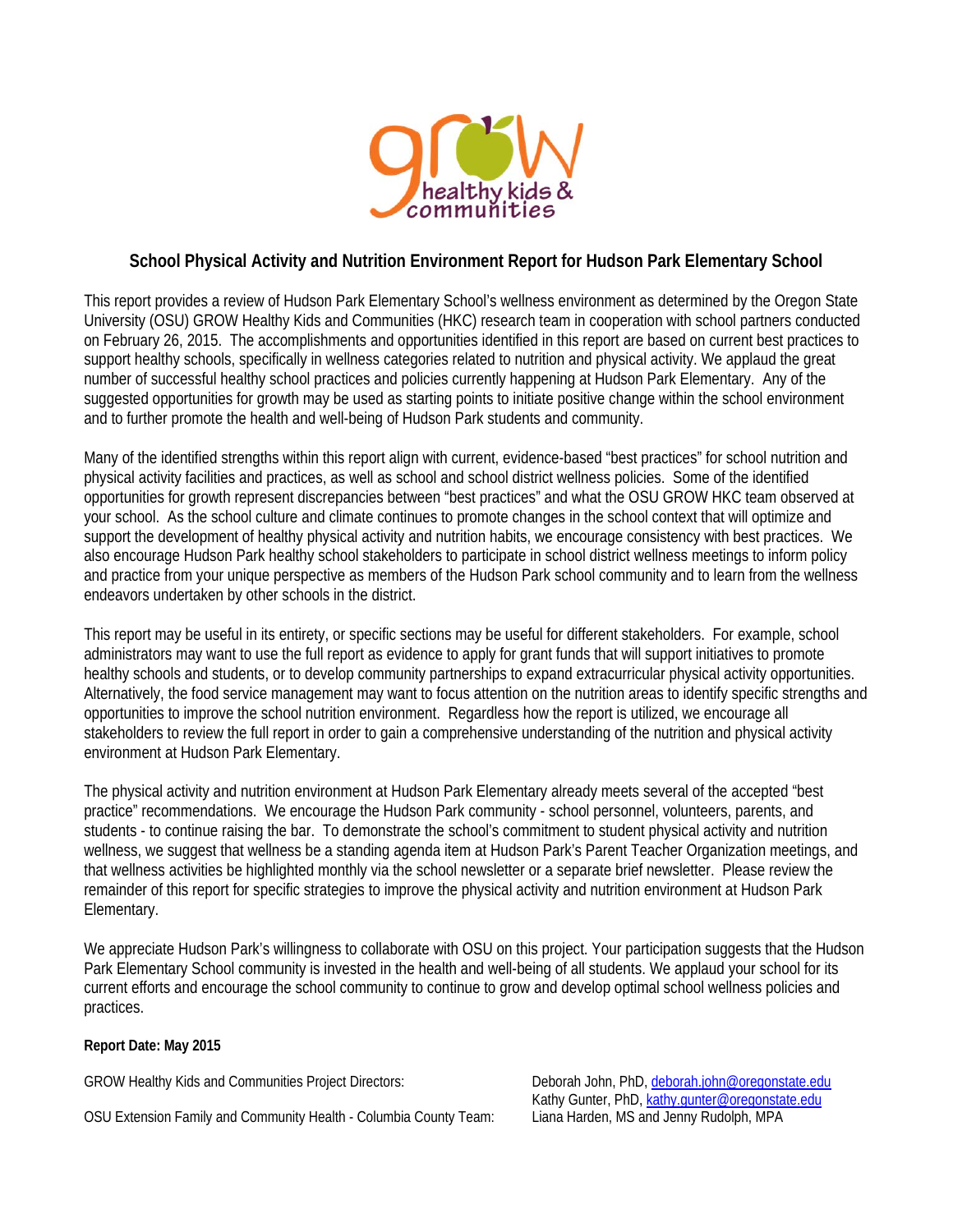## **Introduction to the School Physical Activity and Nutrition Environment Tool (SPAN-ET)**

Schools are key sites for delivering physical activity and nutrition education and promoting healthy behaviors among students. The School Physical Activity and Nutrition Environment Tool (SPAN-ET) was developed to assess school environmental resources and practices for supporting students' physical activity and nutrition behaviors, suggest appropriate improvement strategies, and score impacts resulting from environmentally-based efforts. The assessment tool includes 27 items, or Areas of Interest, in two main component categories, Physical Activity and Nutrition, and considers the Physical, Situational, and Policy environment within each component (Figure 1). The SPAN-ET and reports can be leveraged to secure grant funding for school partners to improve school environments, document school-level changes resulting from national, state, district, and/or school level policies, and evaluate school wellness, nutrition, health and physical activity performance factors and practices.



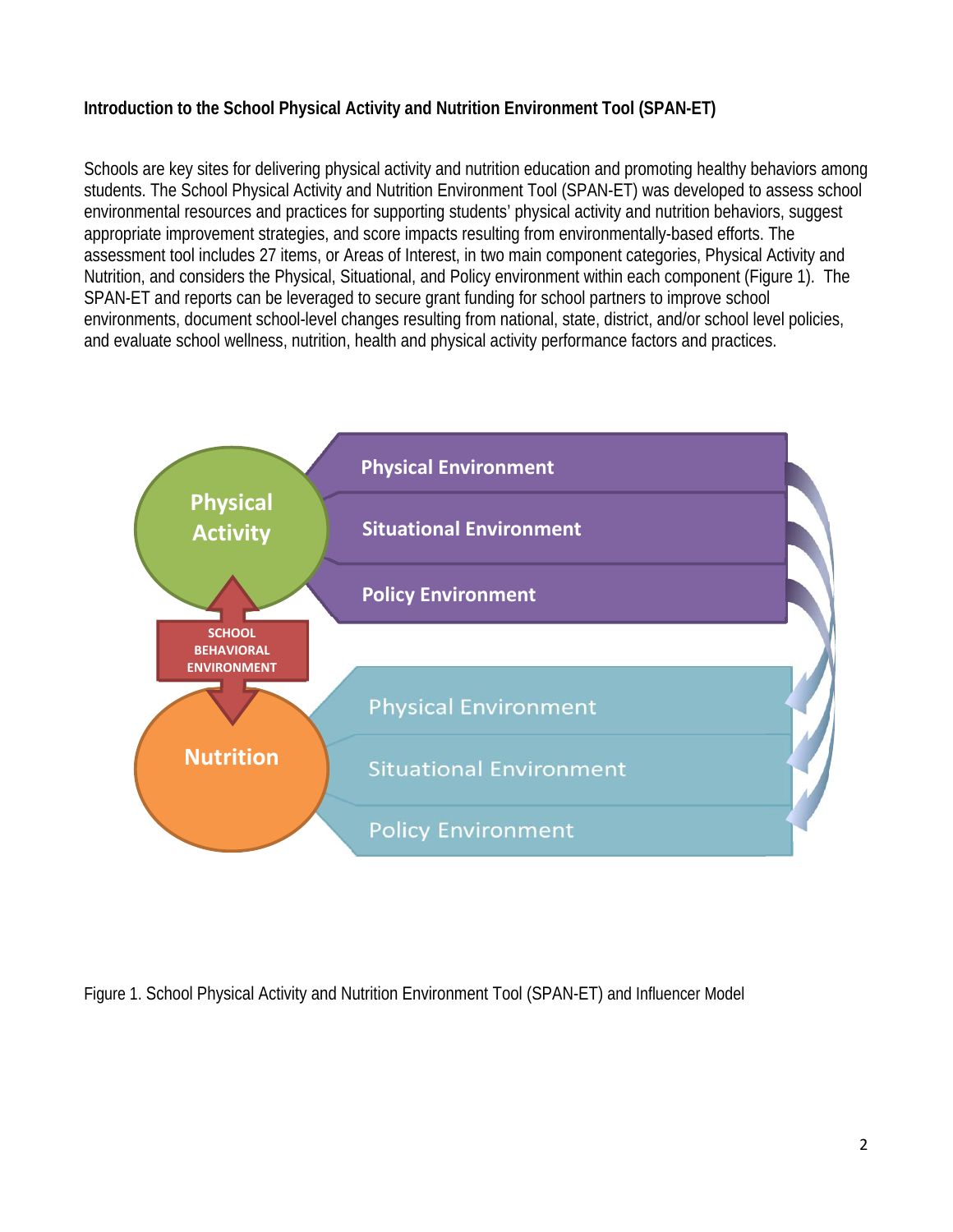# **Physical Activity Scores and Practice Ratings**

### **School Resources, Practices, and Performance Scores**

The SPAN-ET increases our understanding of the interplay between students' learning, dispositions, skill development, and habitual behaviors (people) and school contexts (place). Schools differ in many ways including their resources to support healthy lifestyle habits, as well as capacity and readiness to take action on an issue and implement relevant practices and policies. School resources, capacity and readiness conditions are major factors in determining whether a particular practice or policy can be effectively implemented and supported by the school community. Assessing school resource, practices, and readiness for changing environments and policies that promote a school culture of habitual healthy eating and physically active lifestyles is a critical component of school wellness program planning and evaluation.

The Hudson Park Elementary SPAN-ET was conducted by two independent auditors. The auditors compared their independent results and came to consensus as to whether criteria were met (1) or not met (0) for each Area of Interest. Numerical scores were calculated as a percentage of criteria met for each Area of Interest. Practice ratings are indicative of opportunities for progress and/or readiness goals and strategies to take action for each Area of Interest, and were assigned based on the percentage score. Scores were also calculated for SPAN-ET Overall, Nutrition, Physical Activity, Physical Environment, Situational Environment, and Policy Environment. The overall score reflects both the accomplishments and opportunities for progress related to the current physical activity and nutrition environments at Hudson Park Elementary.

Hudson Park's overall score and practice rating was assessed to be at the level of Good Practice. Good Practice indicates that the school community is gathering information to lay the groundwork for planning strategies to deal with the improvements to the school physical activity and nutrition environment. Good Practice indicates that many of the SPAN-ET criteria are met and can be seen or documented, yet there remains room for improvement to achieve best practices. The remainder of this report provides recommended Strategies for Progress as well as highlights of accomplishments and opportunities, specific to physical activity and nutrition, identified at Hudson Park Elementary school.

## **Overall School Physical Activity and Nutrition Score and Practice Rating**

| $\Box$ Poor Practice                                                      | $\Box$ Fair Practice                                    | ☑ Good Practice                                      | $\Box$ Best Practice                                                |  |  |
|---------------------------------------------------------------------------|---------------------------------------------------------|------------------------------------------------------|---------------------------------------------------------------------|--|--|
| < 25%                                                                     | $26\% < 50\%$                                           | $51\% < 75\%$                                        | $76\% < 100\%$                                                      |  |  |
| No/very few criteria are<br>met, can be seen or<br>documented.            | Some criteria are met,<br>can be seen or<br>documented. | Many criteria are met, can<br>be seen or documented. | Most criteria are met;<br>some may exceed current<br>best practice. |  |  |
| Number (#) criteria met $137/187$ total (#) applicable criteria = $73/96$ |                                                         |                                                      |                                                                     |  |  |

#### **Strategies for Progress**

- $\checkmark$  Conduct surveys with local organizations that may be potential partners in efforts to improve the school physical activity and nutrition environment.
- $\checkmark$  Sponsor a community picnic to kick off school physical activity and nutrition efforts.
- $\checkmark$  Conduct public forums to develop strategies from the grassroots level.
- $\checkmark$  Utilize key leaders and influential people to speak to groups and participate in local radio and television shows to promote school efforts.
- $\checkmark$  Plan publicity efforts associated with start-up of activity or efforts.
- $\checkmark$  Attend meetings to provide updates on progress of school efforts.
- $\checkmark$  Begin library or Internet searches for additional resources and potential funding sources.
- $\checkmark$  Plan how to evaluate the success of your efforts.
- Begin some basic evaluation efforts.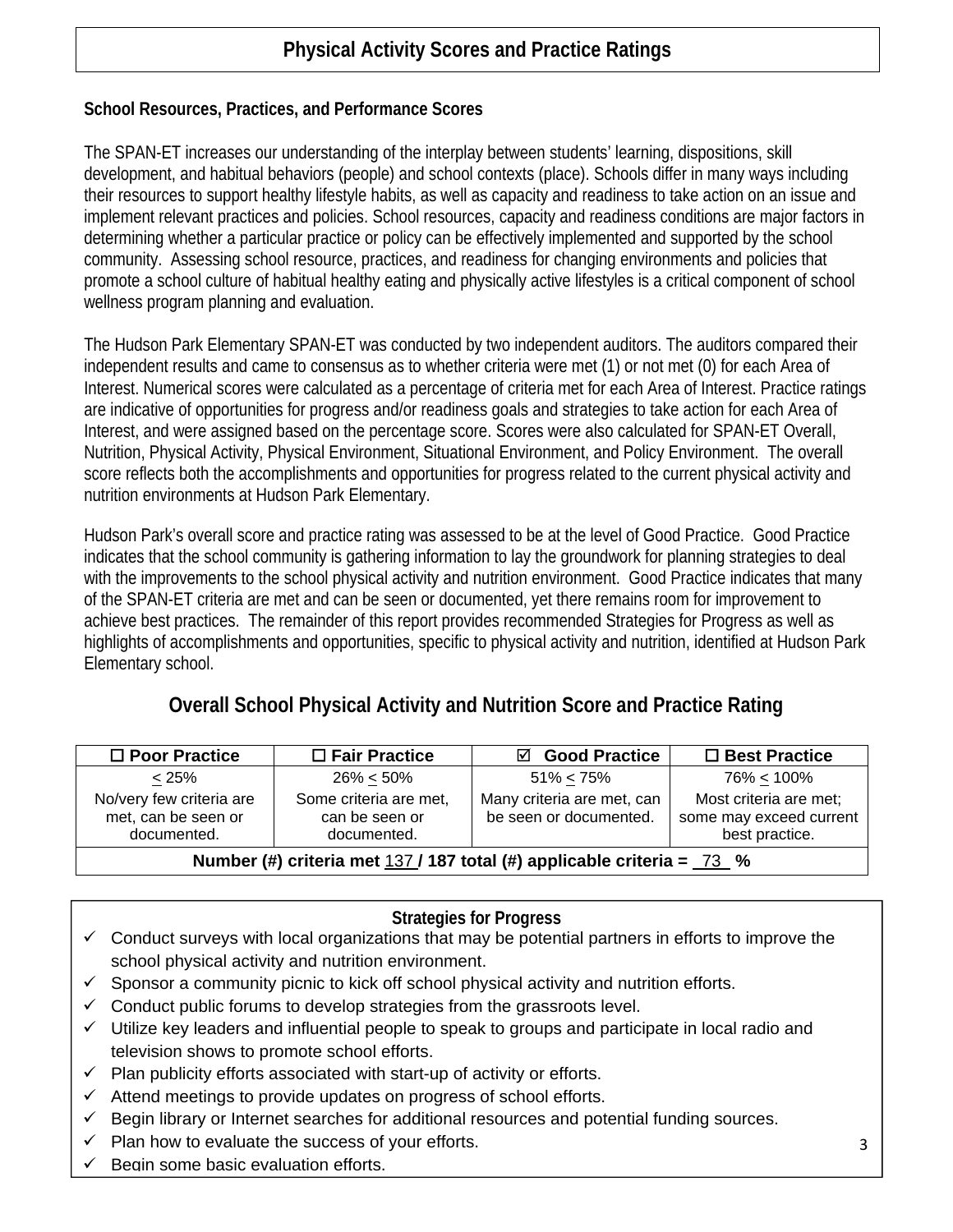| Category Scores: School Physical Activity (Area of Interest 1 - 16)<br><b>Environment: Physical</b> |                                                  |                                              |                                    |                                    |  |  |  |  |
|-----------------------------------------------------------------------------------------------------|--------------------------------------------------|----------------------------------------------|------------------------------------|------------------------------------|--|--|--|--|
| <b>Percentage Score</b>                                                                             | <b>Area of Interest</b>                          |                                              | <b>Criteria Met/Total Criteria</b> |                                    |  |  |  |  |
| 73%                                                                                                 | 1: Indoor Space                                  |                                              | 11/15                              |                                    |  |  |  |  |
| 89%                                                                                                 | 2: Outdoor Space/Fixed Features                  |                                              | 8/9                                |                                    |  |  |  |  |
| 67%                                                                                                 | 3: Shelter and Shade Structures                  |                                              |                                    | 2/3                                |  |  |  |  |
| 75%                                                                                                 | 4: Natural Features                              |                                              | 3/4                                |                                    |  |  |  |  |
| 67%                                                                                                 | 5: Garden Features                               |                                              |                                    | 2/3                                |  |  |  |  |
| 75%                                                                                                 | 6: Surface and Surface Markings                  |                                              |                                    | 3/4                                |  |  |  |  |
| 86%                                                                                                 | 7: Enclosures and Safety Features                |                                              | 6/7                                |                                    |  |  |  |  |
| 20%                                                                                                 | 8: Neighborhood Features                         |                                              | 1/5                                |                                    |  |  |  |  |
|                                                                                                     | # criteria met $36$ / 50 total criteria = $72$ % |                                              |                                    |                                    |  |  |  |  |
| $\Box$ Poor Practice                                                                                | <b>Fair Practice</b>                             | ☑ Good Practice                              |                                    | $\Box$ Best Practice               |  |  |  |  |
| $\leq$ 25%                                                                                          | $26\% \le 50\%$                                  | 51% <75%                                     | 76%<100%                           |                                    |  |  |  |  |
| <b>Environment: Situational</b>                                                                     |                                                  |                                              |                                    |                                    |  |  |  |  |
| <b>Percentage Score</b>                                                                             | Area of Interest                                 |                                              |                                    | <b>Criteria Met/Total Criteria</b> |  |  |  |  |
| 100%                                                                                                | 9: Portable Equipment                            |                                              | 5/5                                |                                    |  |  |  |  |
| 100%                                                                                                | 10: Atmosphere/Ambiance                          |                                              |                                    | 7/7                                |  |  |  |  |
| 67%                                                                                                 | 11: Movement Opportunities                       |                                              | 4/6                                |                                    |  |  |  |  |
| 64%                                                                                                 | 12: Before/After School/Extracurricular Programs |                                              | 7/11                               |                                    |  |  |  |  |
| 33%                                                                                                 | 13: Garden Space                                 |                                              | 1/3                                |                                    |  |  |  |  |
| # criteria met $24$ / 32 total criteria = $75\%$                                                    |                                                  |                                              |                                    |                                    |  |  |  |  |
| <b>Poor Practice</b>                                                                                | <b>Fair Practice</b>                             | <b>Good Practice</b><br>☑                    |                                    | $\Box$ Best Practice               |  |  |  |  |
| $\leq 25\%$                                                                                         | 26% <50%                                         | $51\% < 75\%$                                |                                    | 76% ≤100%                          |  |  |  |  |
| <b>Environment: Policy</b>                                                                          |                                                  |                                              |                                    |                                    |  |  |  |  |
| <b>Percentage Score</b>                                                                             | <b>Area of Interest</b>                          |                                              | Criteria Met/Total Criteria        |                                    |  |  |  |  |
| 70%                                                                                                 | 14: Physical Activity and Wellness Policy        |                                              | 7/10                               |                                    |  |  |  |  |
| 80%                                                                                                 | 15: Physical Activity and Wellness Committee     |                                              | 4/5                                |                                    |  |  |  |  |
| 89%                                                                                                 | 16: Structured Physical Education                |                                              |                                    | 8/9                                |  |  |  |  |
|                                                                                                     | # criteria met 19 / 24 total criteria = 79 %     |                                              |                                    |                                    |  |  |  |  |
| $\Box$ Poor Practice                                                                                | <b>Fair Practice</b>                             | $\Box$ Good Practice                         |                                    | <b>Best Practice</b><br>☑          |  |  |  |  |
| < 25%                                                                                               | $26\% \le 50\%$                                  | $51\% < 75\%$                                |                                    | 76% < 100%                         |  |  |  |  |
| <b>Physical Activity Category Score - All Environments</b>                                          |                                                  |                                              |                                    |                                    |  |  |  |  |
| # criteria met $\frac{79}{106}$ total criteria = $\frac{75}{106}$ %                                 |                                                  |                                              |                                    |                                    |  |  |  |  |
| $\Box$ Poor Practice                                                                                | □ Fair Practice                                  | <b>Good Practice</b><br>□ Best Practice<br>☑ |                                    |                                    |  |  |  |  |
| $<$ 25%                                                                                             | $26\% \le 50\%$                                  | $51\% \le 75\%$<br>76% <u>&lt;</u> 100%      |                                    |                                    |  |  |  |  |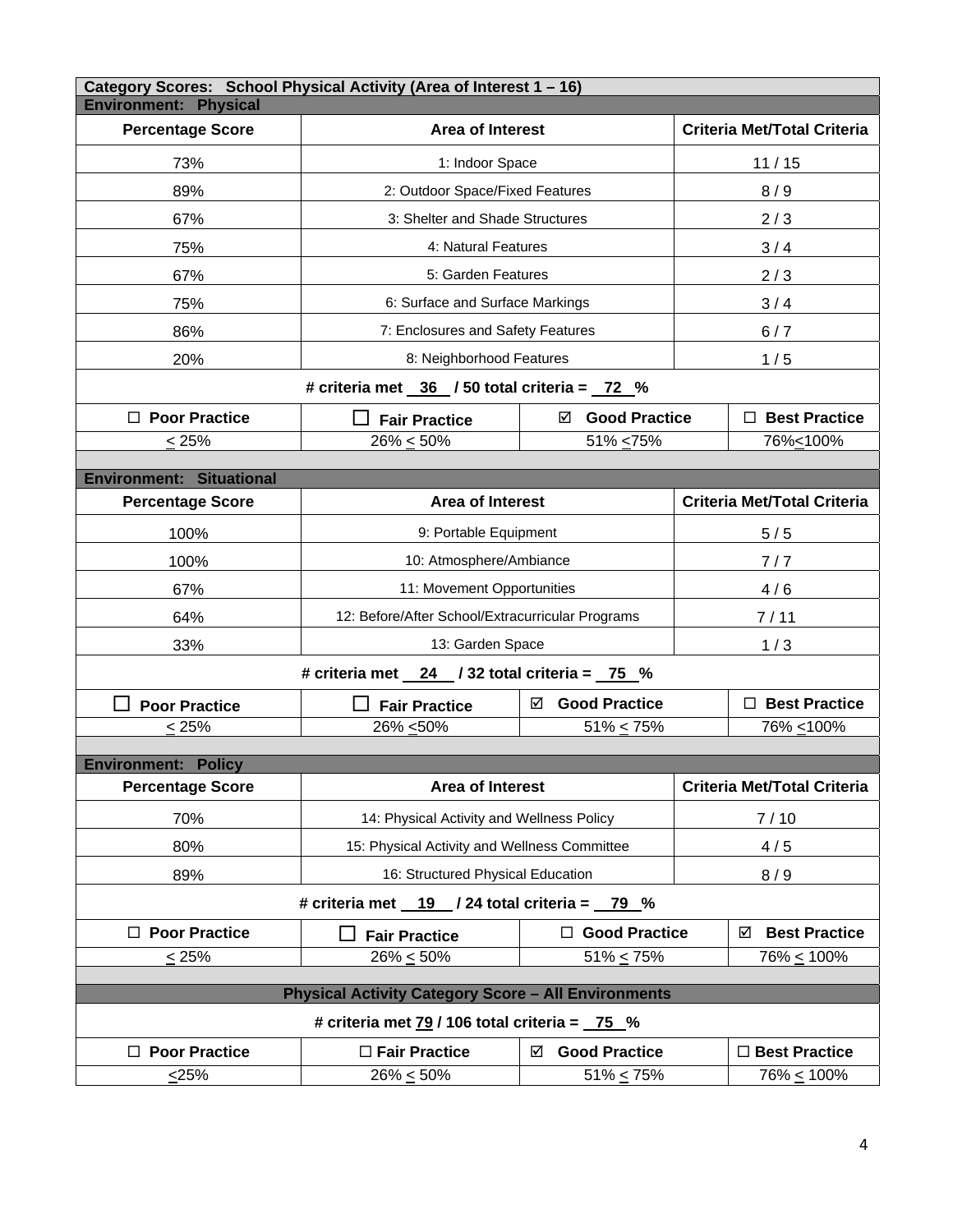# **Physical Activity Accomplishments**

## **Physical Environment**

- $\checkmark$  Gymnasium and/or dedicated multi-purpose space is available to accommodate physical education, physical activity/active play.
- $\checkmark$  Outdoor space is adequately sized for teaching and physical activity, has clearly defined boundaries, and comprises a variety of appropriate activity settings, fixed equipment, and materials.
- $\checkmark$  The indoor space is cleaned and sanitized daily.
- $\checkmark$  Gardens and landscaping includes a variety of plantings, including vegetables, fruits, herbs, flowers, trees, shrubs, grasses, and other plants.
- $\checkmark$  Elevated playground surfaces (generally those higher than 20") have quardrails.
- $\checkmark$  Pathways to playgrounds and athletic facilities avoid vehicular traffic.

## **Situational Environment**

- $\checkmark$  Equipment variety supports students playing actively alone, together individually, together as cooperative partners, and in groups.
- $\checkmark$  Equipment variety supports students engaging in various physical activities/active play movement modes/skills (i.e. jumping, kicking, running, throwing, etc).
- $\checkmark$  A range of active extracurricular programs (e.g. intramural/interscholastic individual and team sports, exercise/fitness programs, hiking/gardening), appropriate for all ages, abilities, and interests are available.
- $\checkmark$  Garden coordinator manages garden activities, promotes physically active gardening and incorporates garden features that encourage physical activity.

- $\checkmark$  School wellness policy committee exists with broad representation of stakeholders (e.g. parents, students, school staff, teachers, and administrators).
- $\checkmark$  All students participate in at least 20 minutes of active (rather than sedentary/seat-based) recess daily. Some recess time is scheduled before lunch.
- $\checkmark$  School wellness committee meets regularly and encourages input from the school community.
- $\checkmark$  The school collects, tracks and communicates information on student health and wellness (e.g. FitnessGram: height/weight, physical activity/fitness) on an annual basis.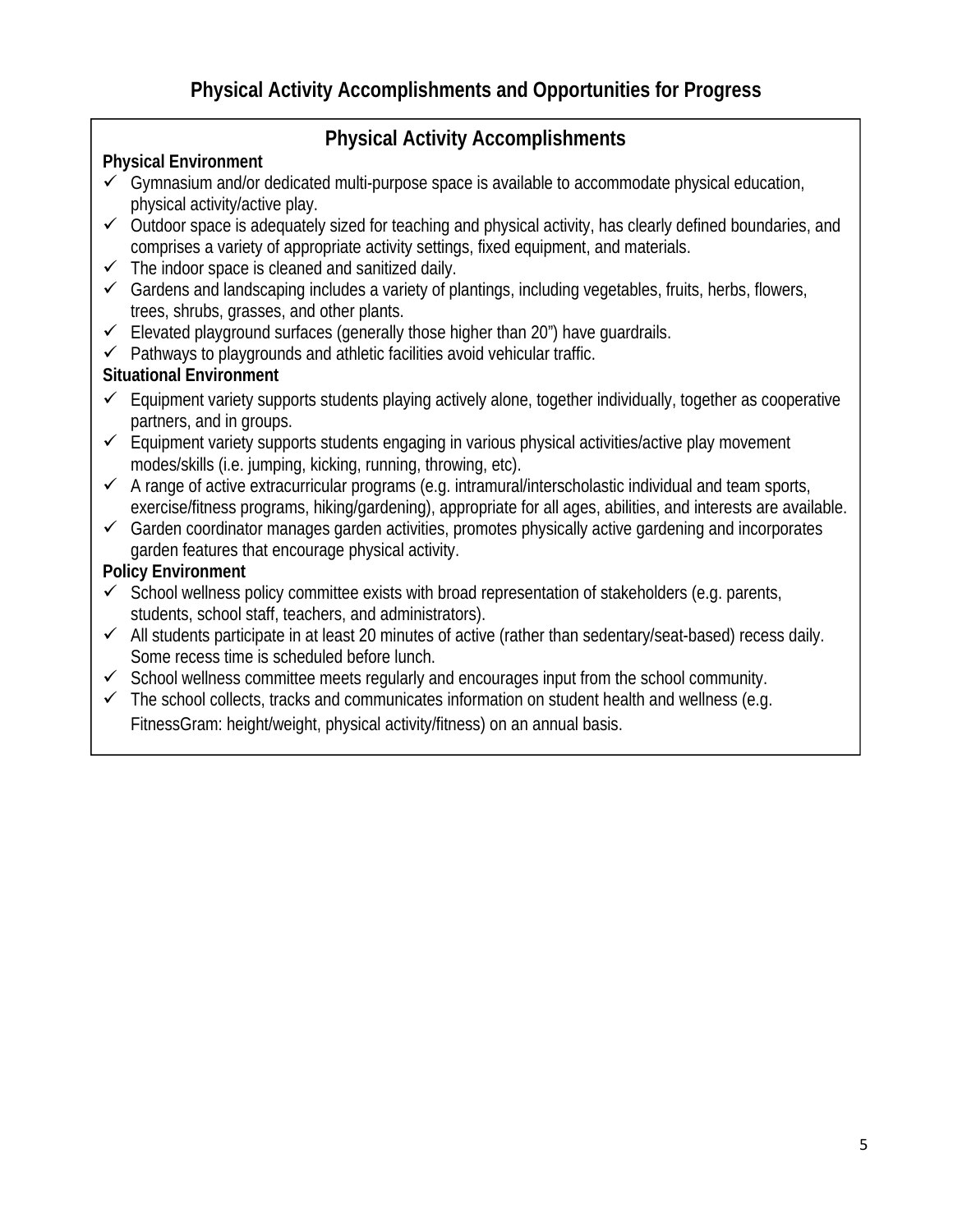# **Physical Activity Opportunities for Progress**

### **Physical Environment**

- $\checkmark$  Provide lighting in the indoor activity space that is covered with protective grids and produces a minimum of 30 foot candles (measure of light intensity falling on each square foot).
- $\checkmark$  Ensure outdoor facilities are safe and accessible, including playgrounds, fields and surfaced areas (meet ADA and OSHA standards).
- $\checkmark$  Ensure safe and novel use of natural features is supported by built environment features (i.e. bridge over stream and stepping stones in stream bed, directional signs, pathways to/from).
- $\checkmark$  Provide visible and multi-colored court and play markings such as for wall ball, foursquare, hopscotch, mazes, letter squares, field games and other games and activities.
- $\checkmark$  Ensure outdoor space is enclosed by a fence at least four (4) feet tall and the fence has a safe gate closure.
- $\checkmark$  Advocate for safe roadways with sidewalks, bicycle lanes, clearly marked crosswalks, and traffic calming features such as school zone signage, caution lights, speed bumps, chicanes, and/or curb extensions according to local and state ordinances.
- $\checkmark$  Encourage signage that supports safe, active transport to and from school.

#### **Situational Environment**

- $\checkmark$  Ensure equipment is managed (by staff and/or volunteers) for easy and equitable distribution/collection.
- $\checkmark$  Ensure indoor space is adequate and available when outdoor conditions are unsuitable or unsafe.
- $\checkmark$  Encourage classroom teachers to include 3-5 minute breaks for fun and creative physical activity during class.
- $\checkmark$  Provide a shared use agreement that supports partnerships between school and community to open physical activity facilities to the community for active recreation during non-school hours.
- $\checkmark$  Utilize school gardens to promote physically active gardening (e.g. weeding, digging, hoeing, planting, harvesting, etc.) and active lifestyle movement (e.g. jumping, balancing, bending, reaching, etc.) of both students and adult role models.

- Develop school wellness polices that support a healthy environment where students get regular physical activity and develop lifelong healthy behaviors.
- $\checkmark$  Develop policies that encourage classroom teachers to include 3-5 minute breaks for fun and creative physical activity during class. activity during class.
- $\checkmark$  Ensure school wellness committee achieves and reports outcomes or changes to the school physical activity environment annually.
- $\checkmark$  Require students participate in a minimum of 150 minutes of structured physical activity education per week.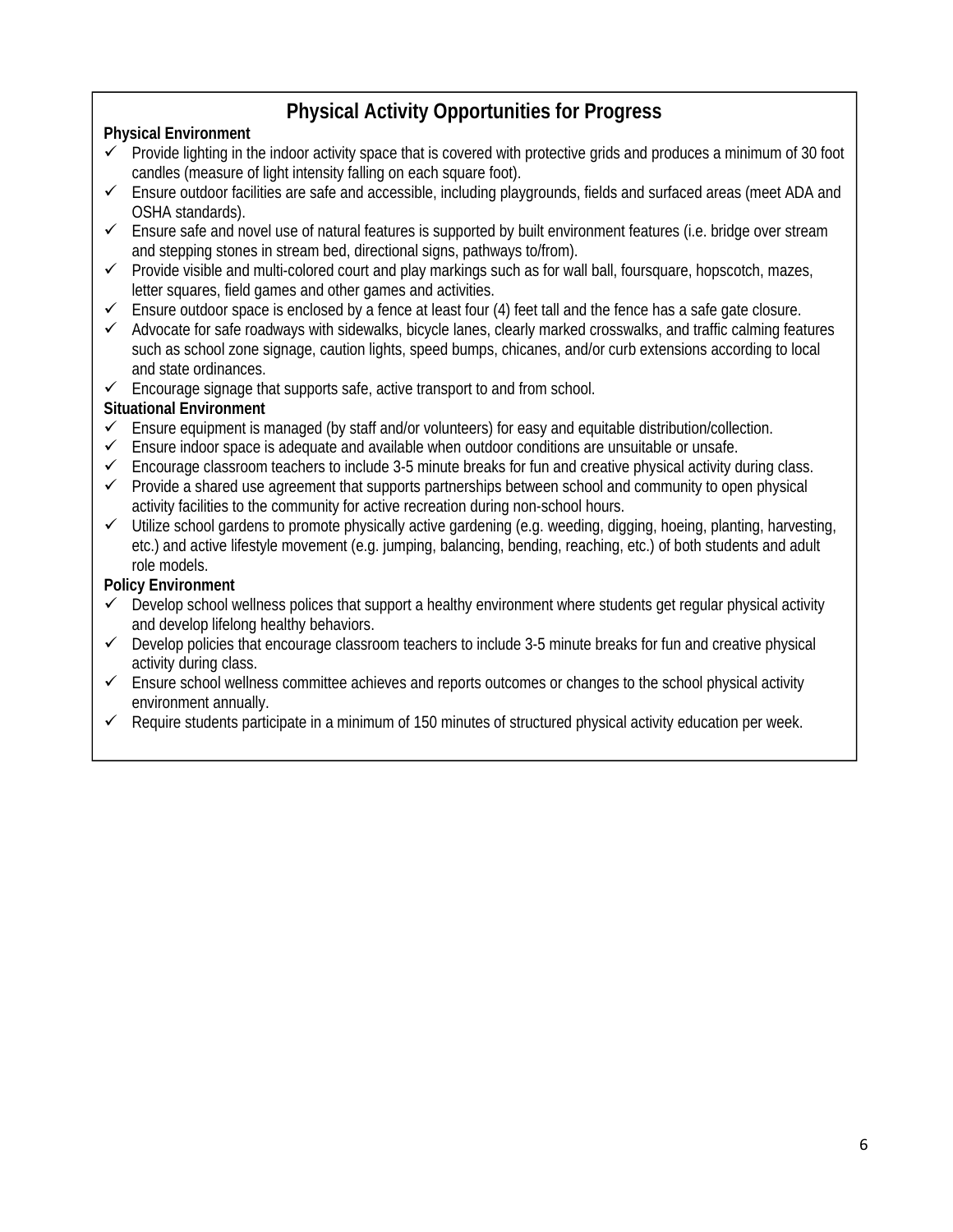| <b>Nutrition Scores and Practice Ratings</b>                           |                                                                           |                                         |                                      |                                      |  |  |  |  |
|------------------------------------------------------------------------|---------------------------------------------------------------------------|-----------------------------------------|--------------------------------------|--------------------------------------|--|--|--|--|
| Category Scores: School Nutrition (Area of Interest 17 - 27)           |                                                                           |                                         |                                      |                                      |  |  |  |  |
| <b>Environment: Physical</b>                                           |                                                                           |                                         |                                      |                                      |  |  |  |  |
| <b>Percentage Score</b>                                                | <b>Area of Interest</b>                                                   |                                         | <b>Criteria Met / Total Criteria</b> |                                      |  |  |  |  |
| 80%                                                                    | 17: Cafeteria/Meal Service Area                                           |                                         | 4/5                                  |                                      |  |  |  |  |
| 50%                                                                    | 18: Garden Features                                                       |                                         | 1/2                                  |                                      |  |  |  |  |
| # criteria met $\overline{5}$ / 7 total criteria = $\overline{71}$ %   |                                                                           |                                         |                                      |                                      |  |  |  |  |
| <b>Poor Practice</b>                                                   | <b>Fair Practice</b>                                                      | ☑ Good Practice<br><b>Best Practice</b> |                                      |                                      |  |  |  |  |
| < 25%                                                                  | $26\% \le 50\%$                                                           | $51\% < 75\%$                           | 76% <200%                            |                                      |  |  |  |  |
|                                                                        |                                                                           |                                         |                                      |                                      |  |  |  |  |
| <b>Environment: Situational</b>                                        |                                                                           |                                         |                                      |                                      |  |  |  |  |
| <b>Percentage Score</b>                                                | <b>Area of Interest</b>                                                   |                                         |                                      | <b>Criteria Met / Total Criteria</b> |  |  |  |  |
| 67%                                                                    | 19: School Meals                                                          |                                         |                                      | 6/9                                  |  |  |  |  |
| 71%                                                                    | 20: Food and Beverage Habits                                              | 5/7                                     |                                      |                                      |  |  |  |  |
| 60%                                                                    | 21: Food and Beverage Practices                                           |                                         | 3/5                                  |                                      |  |  |  |  |
| 88%                                                                    |                                                                           | 7/8<br>22: Drinking Water               |                                      |                                      |  |  |  |  |
| 80%                                                                    | 23: Cafeteria Atmosphere                                                  |                                         | 8/10                                 |                                      |  |  |  |  |
| 100%                                                                   | Programs                                                                  | 24: Before/After School/Extracurricular |                                      | 7/7                                  |  |  |  |  |
| # criteria met $\frac{36}{16}$ / 46 total criteria = $\frac{78}{16}$ % |                                                                           |                                         |                                      |                                      |  |  |  |  |
| <b>Poor Practice</b>                                                   | <b>Fair Practice</b>                                                      | $\Box$ Good Practice                    |                                      | <b>Best Practice</b><br>☑            |  |  |  |  |
| $\leq$ 25%                                                             | $26\% \le 50\%$                                                           | $51\% \le 75\%$                         |                                      | $76\% \le 100\%$                     |  |  |  |  |
| <b>Environment:</b><br><b>Policy</b>                                   |                                                                           |                                         |                                      |                                      |  |  |  |  |
| <b>Percentage Score</b>                                                | <b>Area of Interest</b>                                                   |                                         | <b>Criteria Met / Total Criteria</b> |                                      |  |  |  |  |
| 53%                                                                    |                                                                           |                                         |                                      |                                      |  |  |  |  |
| 100%                                                                   | 25: Nutrition and Wellness Policy<br>26: Nutrition and Wellness Committee | 8/15<br>5/5                             |                                      |                                      |  |  |  |  |
| 50%                                                                    | 27: Health and Nutrition Education                                        |                                         |                                      | 4/8                                  |  |  |  |  |
|                                                                        |                                                                           |                                         |                                      |                                      |  |  |  |  |
| # criteria met $17$ / 28 total criteria = 60 %                         |                                                                           |                                         |                                      |                                      |  |  |  |  |
| <b>Poor Practice</b>                                                   | <b>Fair Practice</b>                                                      | <b>Good Practice</b><br>☑               |                                      | <b>Best Practice</b>                 |  |  |  |  |
| < 25%                                                                  | $26\% \le 50\%$                                                           | $51\% \le 75\%$                         |                                      | $76\% \le 100\%$                     |  |  |  |  |
| <b>Nutrition Category Score - All Environments</b>                     |                                                                           |                                         |                                      |                                      |  |  |  |  |
| # criteria met $58/81$ total criteria = $72\%$                         |                                                                           |                                         |                                      |                                      |  |  |  |  |
| <b>Poor Practice</b>                                                   | <b>Fair Practice</b>                                                      | <b>Good Practice</b><br>☑               |                                      | <b>Best Practice</b>                 |  |  |  |  |
| $\leq$ 25%                                                             | $26\% \le 50\%$                                                           | $51\% \le 75\%$                         |                                      | $76\% \le 100\%$                     |  |  |  |  |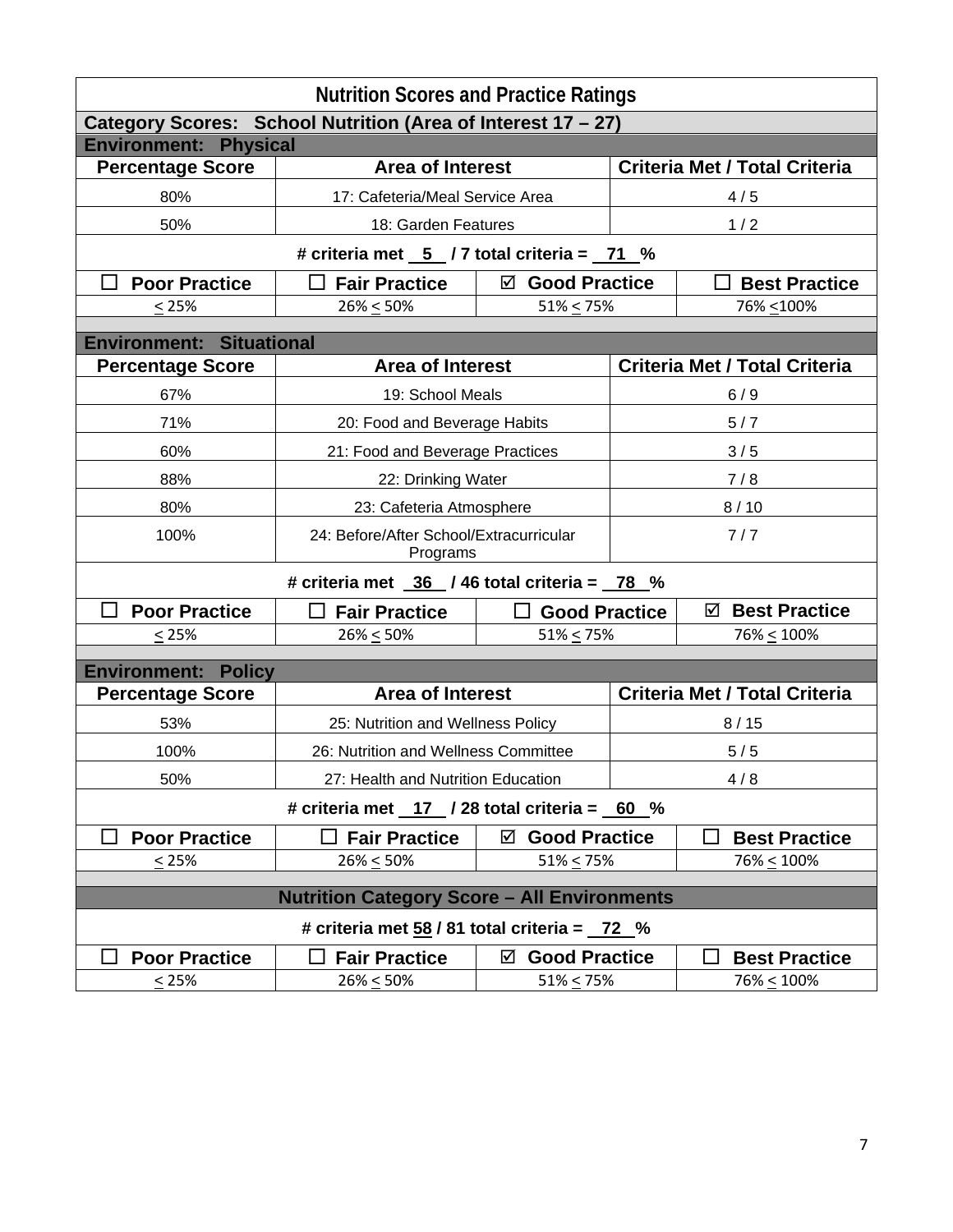## **Nutrition Accomplishments**

### **Physical Environment**

- $\checkmark$  Environment minimizes distractions from choosing and eating healthy foods through measures such as adequate lighting, noise reduction and seating arrangements.
- $\checkmark$  Cafeteria/meal service area entrances are clear, dry, and free of obstacles, and facilitate free-flowing traffic to reduce or eliminate congestion and safety risks.
- $\checkmark$  Garden space(s)/features are used to grow a variety of edible plants, including vegetables, fruits, legumes, greens, herbs, and others.

### **Situational Environment**

- $\checkmark$  School meals program meets or exceeds the USDA and/or state standards for reimbursable meals (see appendix for standards).
- $\checkmark$  Staff prompts students to make healthy food and beverage choices.
- $\checkmark$  Local produce from school and/or community gardens is used in the preparation of school meals/tastings and student snacks.
- $\checkmark$  Students are allowed to bring and use drinking water containers from home.
- $\checkmark$  School staff models water consumption.
- $\checkmark$  School provides and/or partners with community resources to provide healthy foods and beverages, and nutrition education opportunities before and/or after school and in the summer.

- $\checkmark$  The school wellness policy supports that drinking water is available and accessible to students throughout the school day, free of charge.
- $\checkmark$  A school wellness committee exists and operates with broad representation from stakeholders (e.g. parents, students, school staff, teachers, and administrators).
- $\checkmark$  The wellness committee achieves or acts on outcomes or changes to the school nutrition environment on annual basis.
- $\checkmark$  Nutrition education is taught in all grades as part of a comprehensive health education program.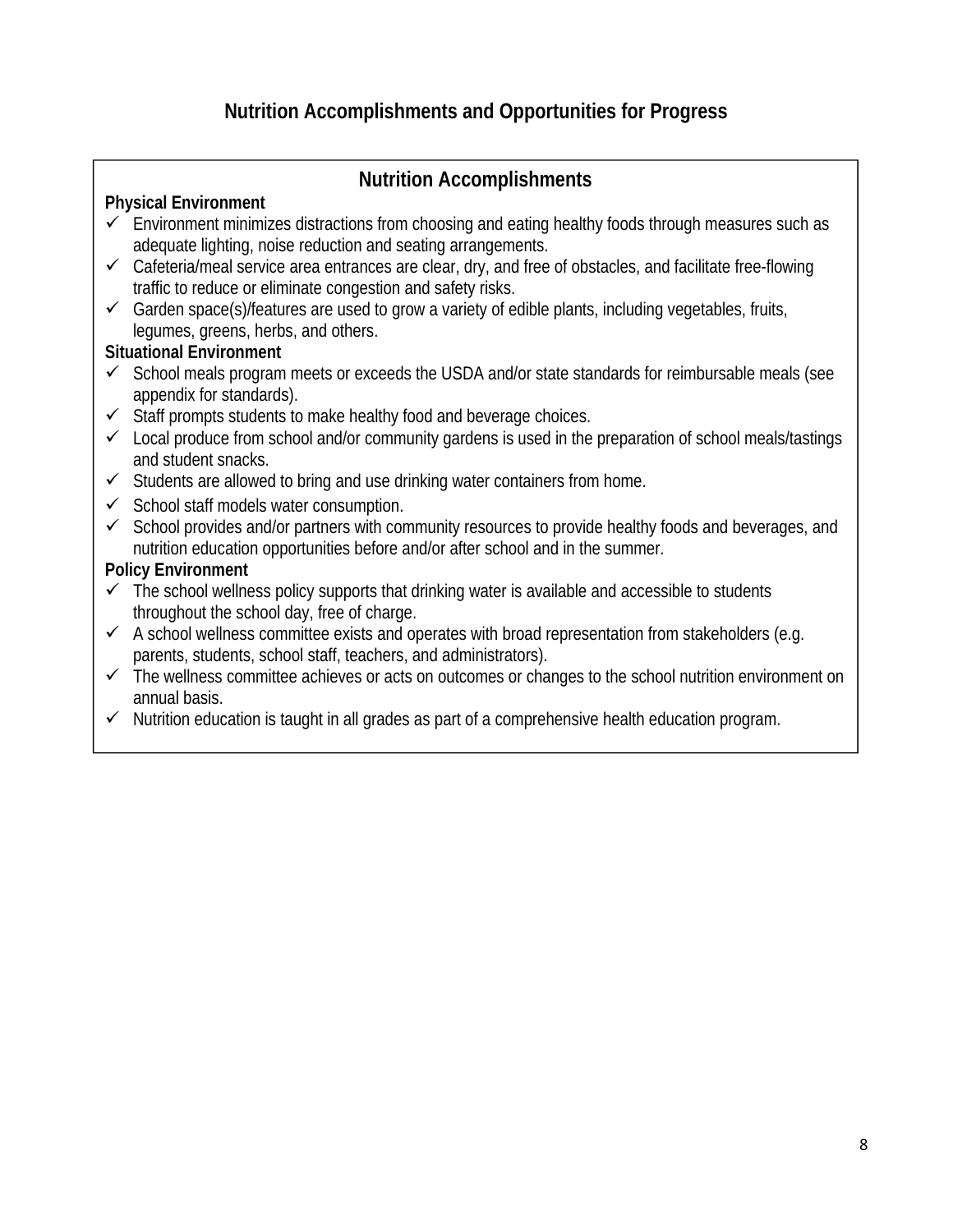# **Nutrition Opportunities for Progress**

## **Physical Environment**

 $\checkmark$  Include a variety of indoor and outdoor garden features, such as in-ground gardens, raised beds, containers, and/or other landscape features where edible plants can be grown and harvested across seasons.

## **Situational Environment**

- $\checkmark$  Ensure lunch is served between 11am and 1pm.
- $\checkmark$  Provide information about the nutritional content of meals to students and parents.
- $\checkmark$  Market healthy foods and beverages using posters, table tents, creative naming of menu items, and strategic placement and/or pricing strategies (i.e. lower prices for nutritious items) to make healthy options easier for students to choose.
- $\checkmark$  Ensure that foods and beverages sold and served in the staff lounge and at school-sponsored staff functions meet or exceed the federal and/or state standards for foods and beverages sold in schools.
- $\checkmark$  Require that foods and beverages are not used as rewards or discipline for academic performance or behavior.
- $\checkmark$  Require students to wash or sanitize their hands in a convenient location prior to eating.
- $\checkmark$  Provide at least 10 minutes to eat breakfast and at least 20 minutes to eat lunch (actual seat time).

- $\checkmark$  Develop school wellness polices that support a healthy environment where students can consume nutritious foods and beverages, and develop lifelong healthy behaviors.
- $\checkmark$  Require health educators to receive annual professional development on effective practices for nutrition education.
- $\checkmark$  Integrate healthy eating/drinking messages into at least two other subjects.
- $\checkmark$  Assess all students in health and nutrition, and provide results on the report card.
- $\checkmark$  Advocate for a health and nutrition educator to be employed by the school or school district.